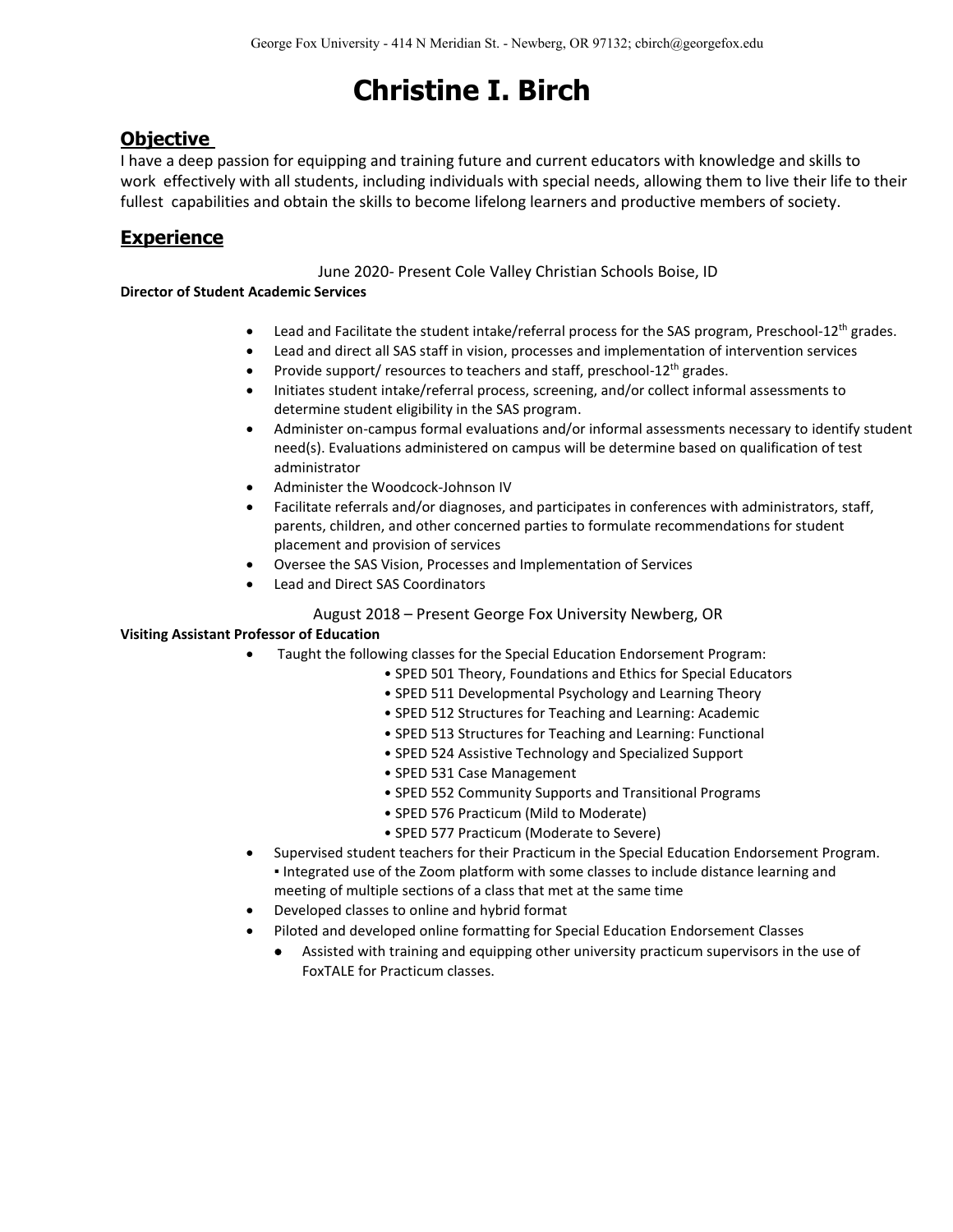August 2018 – June 2020 Cole Valley Christian Schools Boise, ID

#### **Second Grade Teacher**

- Reading teacher for grade level
- Implemented Lucy Calkins strategies/lessons
- Implemented IMSE strategies/lessons
- Collaborated with team and helped plan and organized field trips and other special events with the grade level
- Collaborated with Student Academic services to provide supports for students that were demonstrating lagging skills
- Introduced and implemented behavior systems
- Introduced and implemented a sensory/refocusing center
- Introduced and implemented flexible seating options for students

January 2015 – August 2018 George Fox University Newberg, OR

#### **Adjunct Faculty**

• Taught "The Inclusive Classroom in a Diverse Society" class to General Education Teacher Candidates ▪ Taught the following classes for the Special Education Endorsement Program:

- SPED 501 Theory, Foundations and Ethics for Special Educators
- SPED 511 Developmental Psychology and Learning Theory
- SPED 512 Structures for Teaching and Learning: Academic
- SPED 513 Structures for Teaching and Learning: Functional
- SPED 524 Assistive Technology and Specialized Support
- SPED 531 Case Management
- SPED 552 Community Supports and Transitional Programs
- SPED 576 Practicum (Mild to Moderate)
- SPED 577 Practicum (Moderate to Severe)
- Supervised student teachers for their Practicum in the Special Education Endorsement Program
- Integrated use of the Zoom platform with some classes to include distance learning and meeting of multiple sections of a class that met at the same time.

## August 2015 - August 2017 Newberg School District Newberg, OR

#### **Early intervention/Early Childhood Special Education Evaluator, Developmental Delay Specialist**

- Conducted evaluations to determine eligibility for Early Intervention or Early Childhood Special Education services for children from birth to age 5.
- Calculated and Interpreted the data from evaluation to determine if criteria were met for eligibility of services.
- Wrote evaluation reports describing the evaluation and results
- Conducted evaluation results meetings and shared results with parents/guardians.
- Connected families with Special Services, as appropriate, as well as appropriate community support options available for the family
- Set up many organizational structures within our department to mainstream materials and process, including easier access to community supports
- Evaluations conducted include:
	- Bayley Scales of Infant and Toddler Development 3<sup>rd</sup> edition
	- Battelle Developmental Inventory (BDI)
	- Behavior Rating Inventory of Executive Function Preschool (BRIEF-P)
	- Pre-School Evaluation Scale-2 (PES2)
	- **Assessment, Evaluation and Programming System** for Infants and Children (AEPS)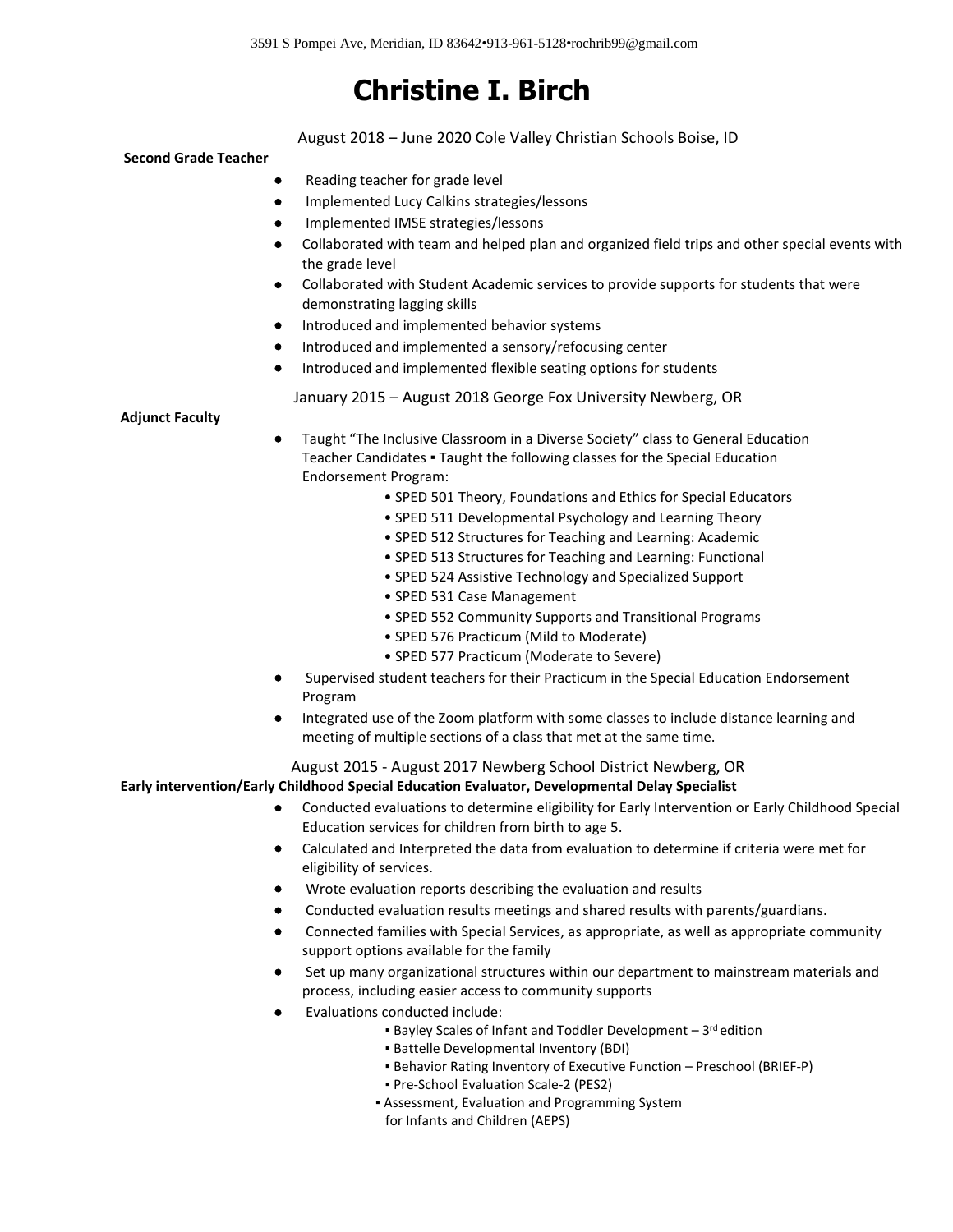January 2015- June 2016 Newberg School District Newberg, OR

#### **Specialized Tutoring**

- Provided Home Bound Tutoring services for a high school-aged student.
- Provided Specially Designed Instruction using the Orton-Gillingham Method with students that displayed indicators for Dyslexia or had a diagnosis of Dyslexia.

#### **Substitute Teacher (January 2015- June 2015)**

- Worked as a Substitute in General Education Classes Grades K-5
- Worked as a Substitute in High School Transitions Specialized Program
- Worked as a Substitute in an Elementary School Self-Contained Classroom
- Consulted with administration on ways to structure and organize the Elementary School Self-Contained Program in need

### August 2014 – December 2014 Newberg School District Newberg, OR

### **Learning Resource Teacher, Crater Elementary School - Temporary Position**

- Obtained Oregon Teaching License through TSPC
- Collaborate with teachers on specific diagnoses and best practices/evidence-based practices to implement . Adapt materials for students to be appropriate for their academic abilities
- Communicate with parents
- Serve on Student Support Team
- Collaborate with General Education Teachers on Strategies to implement with students who are needing more support
- Responsible for managing caseload of students who receive special education services
- Responsible for writing Individual Education Plans (IEP)
- Responsible for scheduling and conducting IEP meetings with staff and parents
- Responsible for implementing IEPs for individual students
- Collaborate with all team members on each student's case

Summer 2010-Summer 2011 Kansas State Department of Education (KSDE) Topeka, KS

#### **Contract work**

- Served on review committees both summers to review and score Alternative Assessments for the state of Kansas. ▪ Attended and participated in meetings where the current extended standards, benchmarks and indicators for Kansas State Alternate Assessment were being revised.
- Attended and participated in meetings that included discussion for upcoming meetings where representatives from the group were going to national meetings regarding upcoming Common Core Standards and Smarter Balance Assessments.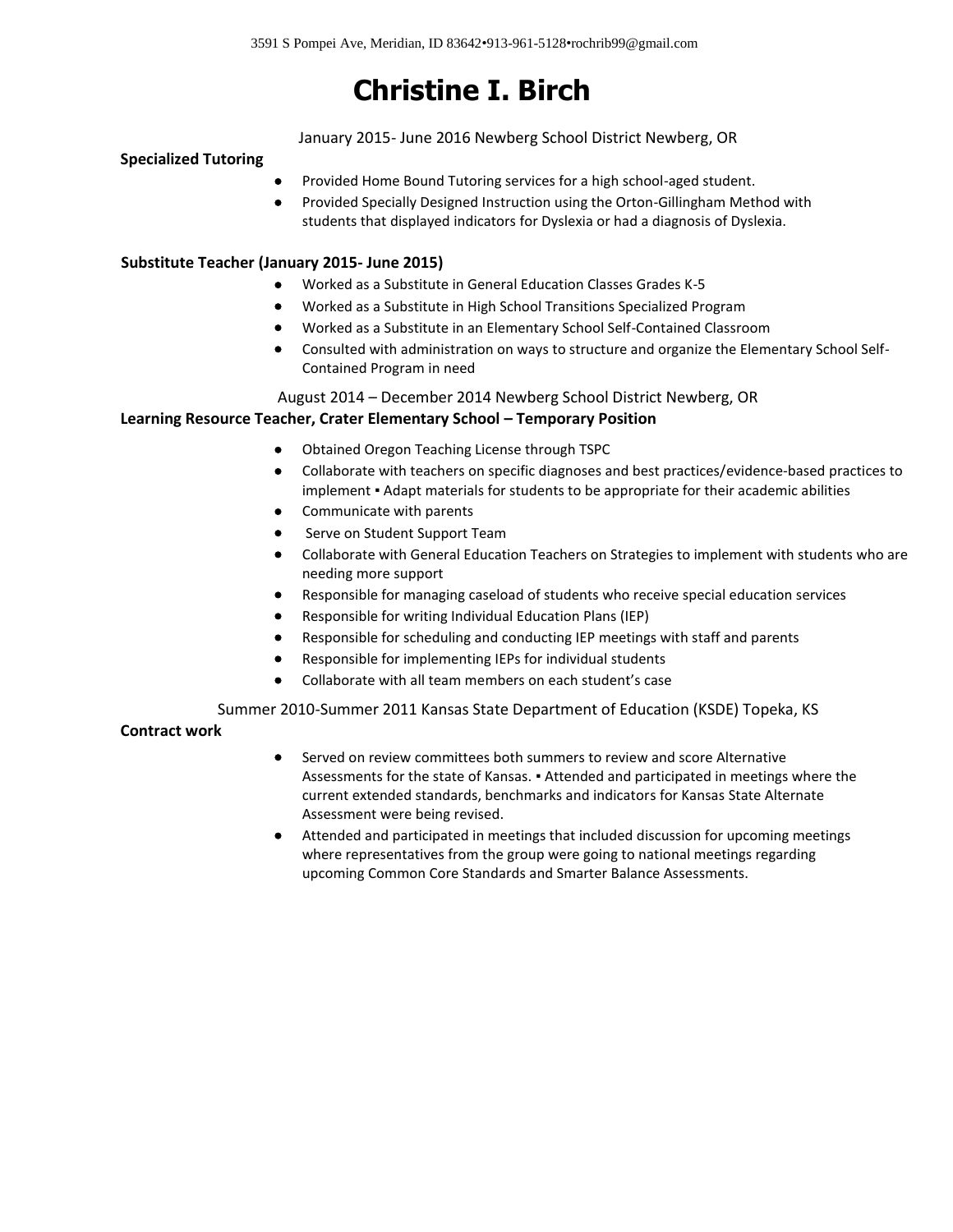#### August 2005-July 2011 Olathe Public Schools Olathe, KS

#### **Life Skills Teacher- Havencroft Elementary School**

- Wrote programs for a wide assortment of student abilities using evidence based instructional practices
- Presented to many general education classes to educate students about interacting with students that may be different than them
- Collaborated with teachers on specific diagnoses and best practices/evidence-based practices to implement
- Adapted materials for students to be appropriate for their academic abilities
- Daily communication with many parents
- Implemented classroom management system as well as individual management systems for students
- Communicated and collaborated with general education teachers no less than once per week regarding students on my caseload that were in their classroom
- Supervised and evaluated performance of High School students who were interested in the field of Special education and collaborated with the supervising teacher regarding performance
- Supervised and evaluated performance of College Field Experience students who were interested in the field of Special Education and collaborated with the supervising professor regarding performance
- Supervised and trained paraprofessionals on appropriate procedures before and as they worked with students as well as how to take data effectively and follow student programs in both academic and behavioral goals on IEPs.
- Formally evaluated all paraprofessionals on work performance and provided feedback and training for any skills that were opportunities for improvement throughout the school year
- Provided individual as well as group training along with collaborations with general education teachers of creative ways to include students served, including students with significant needs such as Autism Spectrum Disorder, Intellectually Disabled and students with Multiple Diagnoses
- Served on Building Leadership team
- Co-Chair of Positive Behavior Intervention Support committee that provided training to building faculty/staff, helped with implementing building wide system
- Collaborated with various staff and building administrator to create a sensory room with in the building to serve all students in the building that had a need for sensory breaks
- Co-Created and compiled a spelling curriculum option for Life Skills teachers in the district
- Assisted with training other certified special education teachers in the district on Alternate Assessment procedures

#### August 2003-July 2005 Oskaloosa Community Schools Oskaloosa, IA

#### **Life Skills Teacher- Oskaloosa Elementary School**

- Taught from Letter People Curriculum to teach letters, basic reading and various life skills
- Supervised three para educators
- Taught Saxon Math Series as it was being implemented district wide
- Adapted materials for students to be appropriate for their academic abilities
- Daily communication with many parents
- Implemented classroom management system as well as individual management systems for students ▪ Communicated with general education teachers no less than once per week regarding students on my caseload that were in their classroom
- Implemented a monthly newsletter to communicate events for the month
- Completed "Character Counts" program training and joined the district in implementing the principles in our daily instruction
- Moved entire classroom to a new building over Christmas Break 2005 when 5 elementary schools merged into a new building
- Implemented lessons to prepare students for the move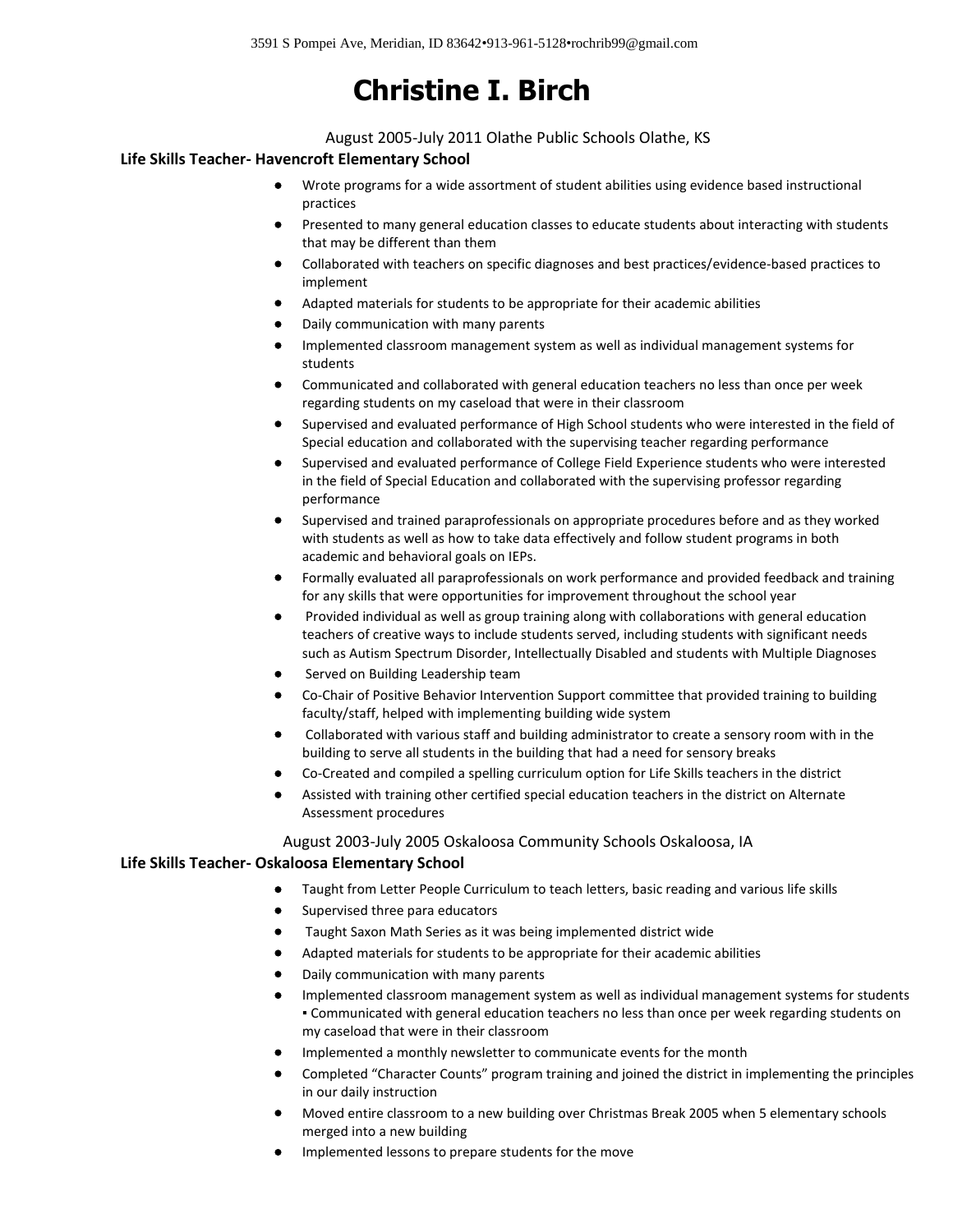#### Summer 2004 William Penn University Oskaloosa, IA

#### **Teaching Assistant - Exceptional Learner Class via the ICN (Iowa Communications Network)**

• Assisted Professor with teaching class by providing instruction about Special Education, how to complete the paperwork, collaborate with parents, manage para educators, various strategies and methods for working with children with multiple disabilities and working with Administrators to provide the best possible education for students with disabilities.

#### August 2001-July 2003 Oskaloosa Community School District Oskaloosa, IA

#### **Note taker for Hearing Impaired Students**

- Took notes in class to provide equal access to all information in class
- Answered questions presented by educators as to how to best accommodate students' needs
- Tutored students with class content and homework
- Collaborated with sign language interpreter and case manager

#### August 1999-August 2001 Christian Opportunity Center Pella and Oskaloosa, IA

**Pella Office (August 1999-August 2000) Residential Advisor, Work Skills Supervisor Oskaloosa Office (August 2000-August 2001) Work Skills Supervisor, Office Assistant**

- Wrote Semi-Annual reports
- Wrote Goal/Objective plans for yearly plans
- Assisted with data collection and reporting
- Developed sheets for system to more efficiently record data
- Collaborated with stakeholders to develop and implement behavior plans
- Assisted staff in communicating with deaf persons receiving services
- Taught job skills to persons with various diagnoses
- Taught life and budgeting skills

#### August 1998- July 1999 Prairie City Monroe School District (PCM) Monroe, IA

#### **Self-Contained with lots of Integration Teacher – PCM High School**

- Created study guides to assist students with special needs
- Served on a School-to-Career study team that researched the expectations of places of business that could be integrated into preparing students for the work force
- Developed behavior programs for general education classroom to accommodate students with behavior challenges
- Co-taught Pre-Algebra class
- Collaborated with general and special education staff to meet the needs of students served

#### June 1997-July 1997 Northwest Nazarene University/ Marsing School District Marsing, ID

#### **Sign Language Instructor**

• Taught basic American Sign Language to Marsing Elementary School teachers for college credit to assist them in teaching and communicating with a new student who was hearing impaired that was beginning the next school year.

#### August 1996-July 1998 Canyon-Owyhee School Service Agency Caldwell, ID

#### **Self-Contained/Extended Resource Teacher – Marsing Middle School**

- Developed adapted curriculum for special needs students in grades 6-8 that ranged in abilities from non-readers to approximately fifth grade level in reading and math
- Collaborated with staff to organize a "Learning Lab' after school program that was designed to assist students with their homework, study habits and improve their skills in areas of need.
- Developed an individual spelling program that allowed students to work at their ability level as well as challenged with higher spelling and vocabulary words.
- Incorporated American Sign (ASL) into the reading program which assisted several nonreaders with recognizing letters and eventually reading simple sentences and books
- Taught ASL as an elective class to general and special education students